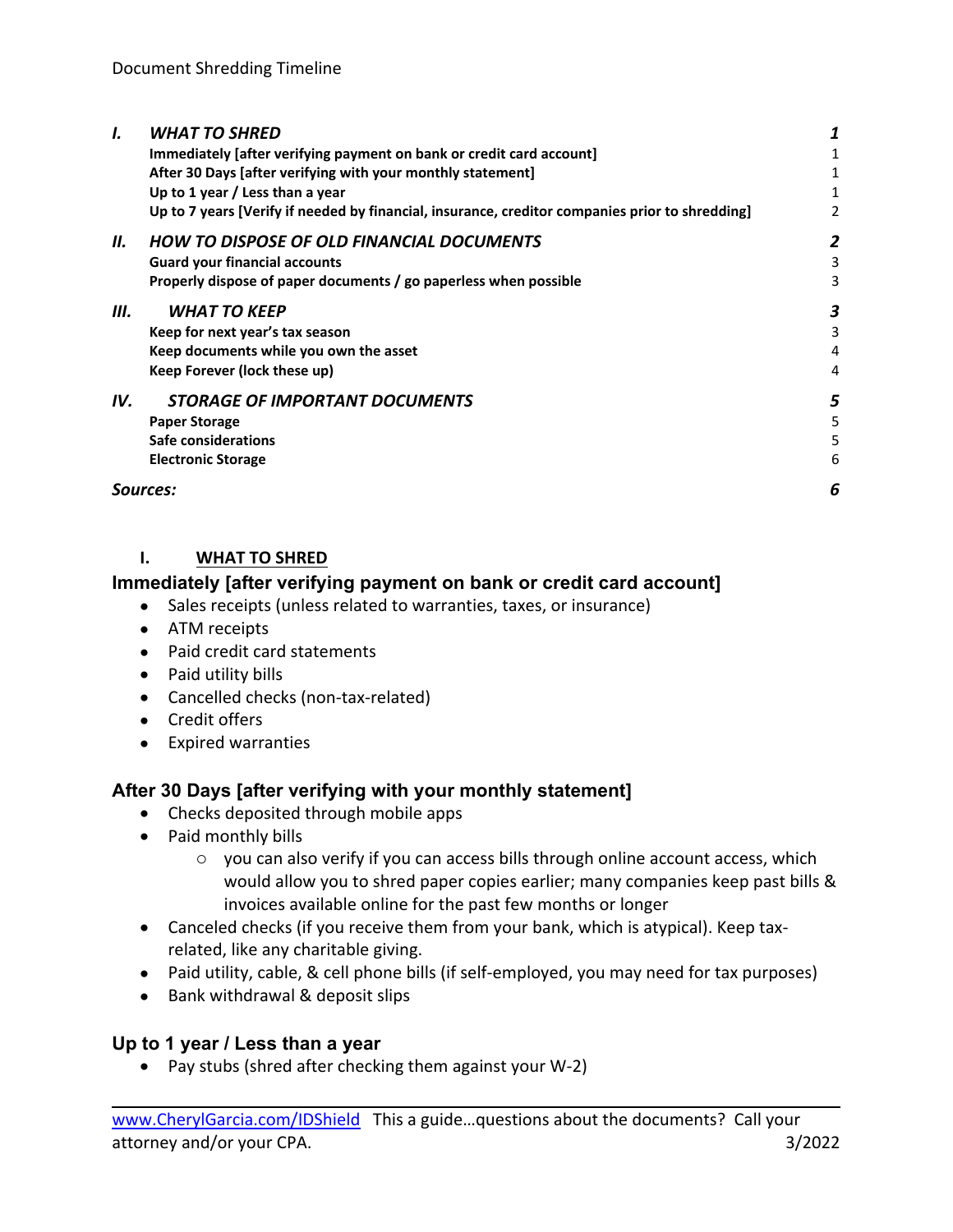- Monthly Bank statements (non-tax-related) (consider printing out last month's statement in case of a data breach so you can prove your balance. Shred the old statement when you print your newest one.
- Monthly Credit Card Statements (non-tax-related)
- Investment statements
	- o Retirement plan statements Keep quarterly statements until you receive your year-end statement.
- Receipts for large purchases
- Paid, undisputed medical bills

# **Up to 7 years [Verify if needed by financial, insurance, creditor companies prior to shredding]**

- Tax-related receipts (& payments)
- Tax-related cancelled checks
- W-2s, 1099 forms
- Records for tax deductions taken
- Bank and brokerage statements, tuition payments and charitable donation receipts (taxrelated)

IRS usually has three years to audit you, but it has up to seven years under certain circumstances. If a person has filed a fraudulent return, then the IRS can audit at any time – but for the average honest taxpayer, seven years works.

If unsure what tax records to keep, consult an accountant or call IRS Taxpayer Assistance IRS Taxpayer Assistance at 800-829-1040

### **II. HOW TO DISPOSE OF OLD FINANCIAL DOCUMENTS**

Throwing away documents in your trash exposes your information to identity theft. There is quite a bit of information on your old bills, statements, voided and canceled checks and other financial documents.

Here's what could be present on the documents you want to throw away:

- Full names
- Physical addresses
- Phone numbers
- Account numbers
- Routing numbers
- Driver's license numbers
- Policy numbers
- Usernames
- Passwords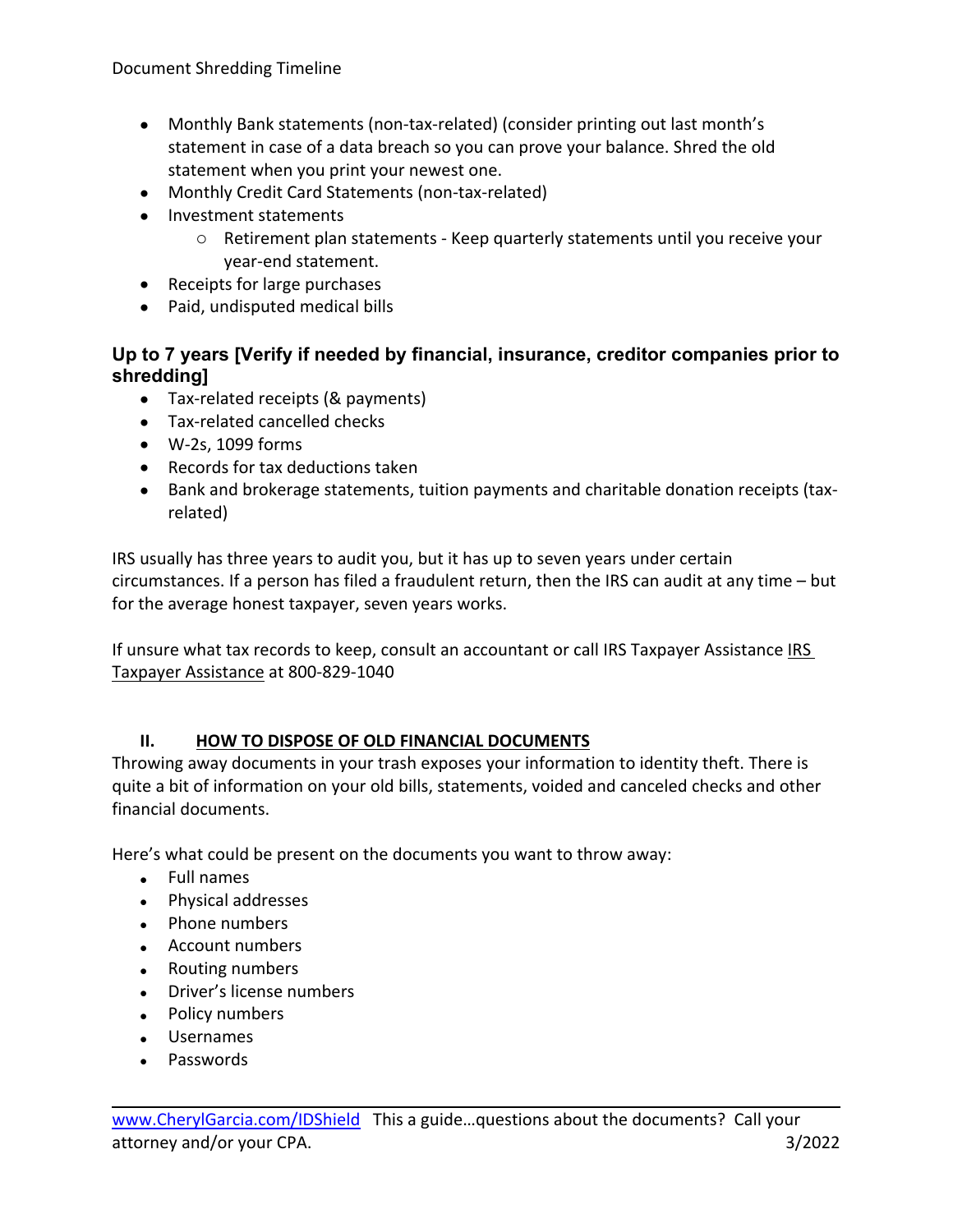- Membership information
- Medical records
- Signatures

Best option - shred any documents that contain sensitive information before tossing them. Either invest in a shredder for your home or utilize a professional shredding service. You will likely pay a fee for this service, but it's a small price to keep your personal information safe.

Here are some retail stores that offer shredding services:

- Office Depot
- Office Max
- Staples
- The UPS Store
- FedEx Office Print & Ship Centers

Many cities also hold free paper shredding days for residents. Check your city's website for information regarding events like this.

#### **Guard your financial accounts**

Make sure username and password is different and complex to keep account information safe. Protect computer with antivirus software

### **Properly dispose of paper documents / go paperless when possible**

Invest in a cross-cut shredder that will eliminate all traces of your personal information, or search for free shredding events in your community. Also consider having paperless statements and documents, which can help reduce the risk of identity theft posed by lost or stolen mail. Choose automated reminders to avoid missing due dates. Sign up for electronic billing on encrypted websites that have the "https://" prefix. And opt out of junk mail lists.

### **III. WHAT TO KEEP**

don't worry about keeping receipts unless they pertain to:

- Products under warranty
- Your tax returns
- Insurance claims

Keep if you need them to support your current-year tax preparation or as proof of income when making a large purchase. If keeping other documents around longer term makes you anxious, you can opt to scan them to create electronic copies and then dispose of the original paper documents.

### **Keep for next year's tax season**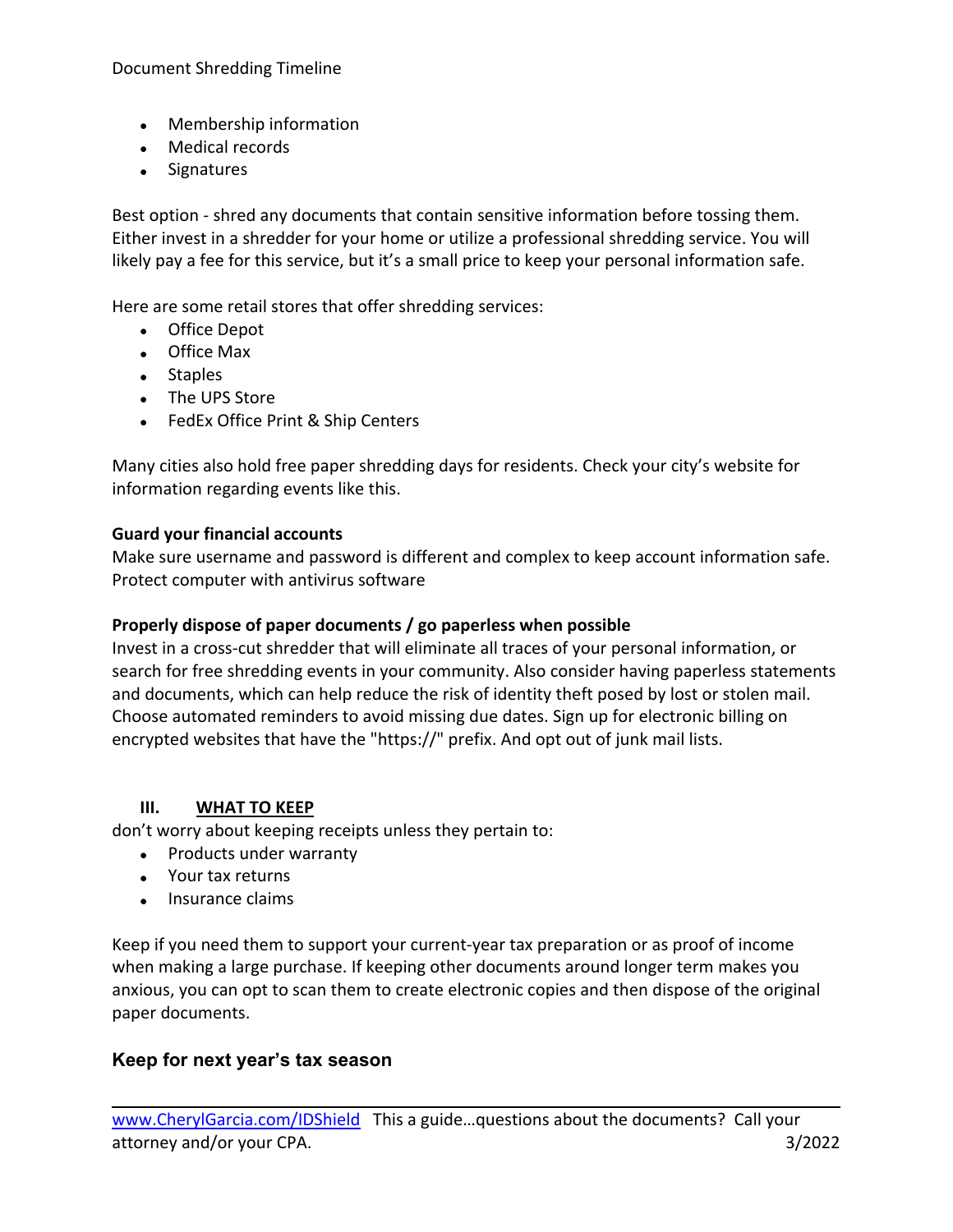Keeping records organized and saving those important papers will make tax preparation simpler/easier.

- **Proof of income** dividends, interest, bank statements, brokerage statements, W-2s, mutual fund statements and 1099s.
- **Deductions** medical and dental expenses, childcare and charitable giving.
- **Receipts** invoices and mileage logs.
- **Residential** closing and tax documents.
- Keep records for IRS recommended period (3 years / six years / seven years / indefinitely)

The IRS will accept legible electronic records, so consider copying everything flash/external drive and store it with your "keep forever" documents. Don't forget to delete any tax-related records from your hard drive for security reasons after saving and storing copies appropriately.

# **Keep documents while you own the asset**

- **Real estate** (property abstracts, deeds, mortgage documents, closing documents, insurance policies and receipts for home improvements; if updating your policy, keep old version until you get your new policy)
- **Home deeds** (keep during ownership of the property)
	- $\circ$  Home improvement receipts (keep until you sell your home and pay any capital gains taxes)
	- o **Household** (receipts, warranty certificates and operating instructions for household items)
- **Vehicles** (titles, purchase or lease documents and auto insurance policies) most states accept electronic versions of your insurance card, but it may also be smart to keep a printed version in your glove compartment
- **Financial** (investments, stock certificates and retirement plan records)
- **Auto titles** (keep during ownership of the vehicle)
- **Disputed medical bills** (keep until the issue is resolved)
- **Health insurance policies** and related documents (as long as your health insurance is active, you should keep these records. If your coverage ended or you've moved to another insurance company, go ahead, and toss paperwork once you're sure you won't need it. The same is true if you receive disability or unemployment benefits. Keep the documentation until you know you no longer need it.

Related documents for anything you've bought or insured, save while you own them or until the warranty ends. It won't hurt to keep them around longer, though, just to be safe.

# **Keep Forever (lock these up)**

Birth certificates or adoption papers (certificates) Social security cards Marriage (licenses) or divorce (and custody) decrees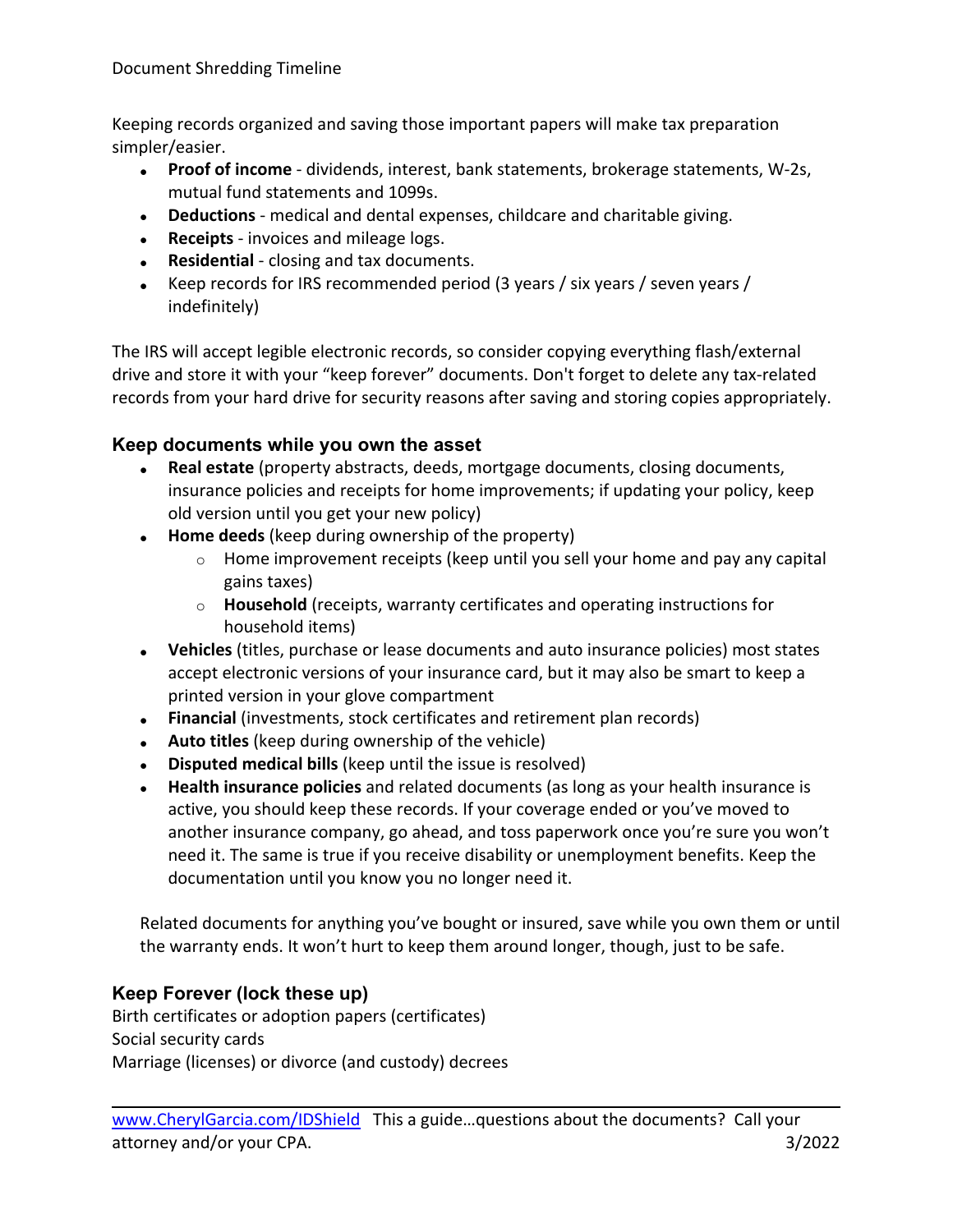Citizenship papers or passports Adoption papers Death certificates of family members Tax returns (keep permanent electronic or hard copy of each year's tax return and any payments you make to the government) Wills and living wills trusts, financial & medical powers of attorney Powers of attorney Legal filings Military records; Military discharge documents Retirement and pension plans Inheritance documents Beneficiary forms Life insurance policies

For those who are thinking, maybe I should keep everything, just in case. . . remember that identity thieves can't find documents you have destroyed. Destroying documents with your personal information reduces the likelihood of becoming an identity theft victim.

# **IV. STORAGE OF IMPORTANT DOCUMENTS**

You can cut down on clutter by creating a reliable system for storing your financial documents. Keeping your documents safe is equally important. When storing your documents, you'll want a storage solution that is:

- Easily accessible
- Protected from theft
- Protected from the environment/weather/damage
- Well organized

Whether you have paper documents or electronic versions, here are options for storing your financial documents safely long term.

### **Paper Storage**

Standard filing cabinet might be fine for some storage, but for your most important documents you might consider a home safe (one that is fireproof and waterproof for maximum protection). A simple lockbox that you can take in case of an emergency will work for storing your documents. Designate a safe, out-of-the-way place to store all paper records.

Safe deposit boxes - not all bank branches offer them, but if you prefer keeping documents offsite, it might be something to consider.

### **Safe considerations**

When considering a safe,